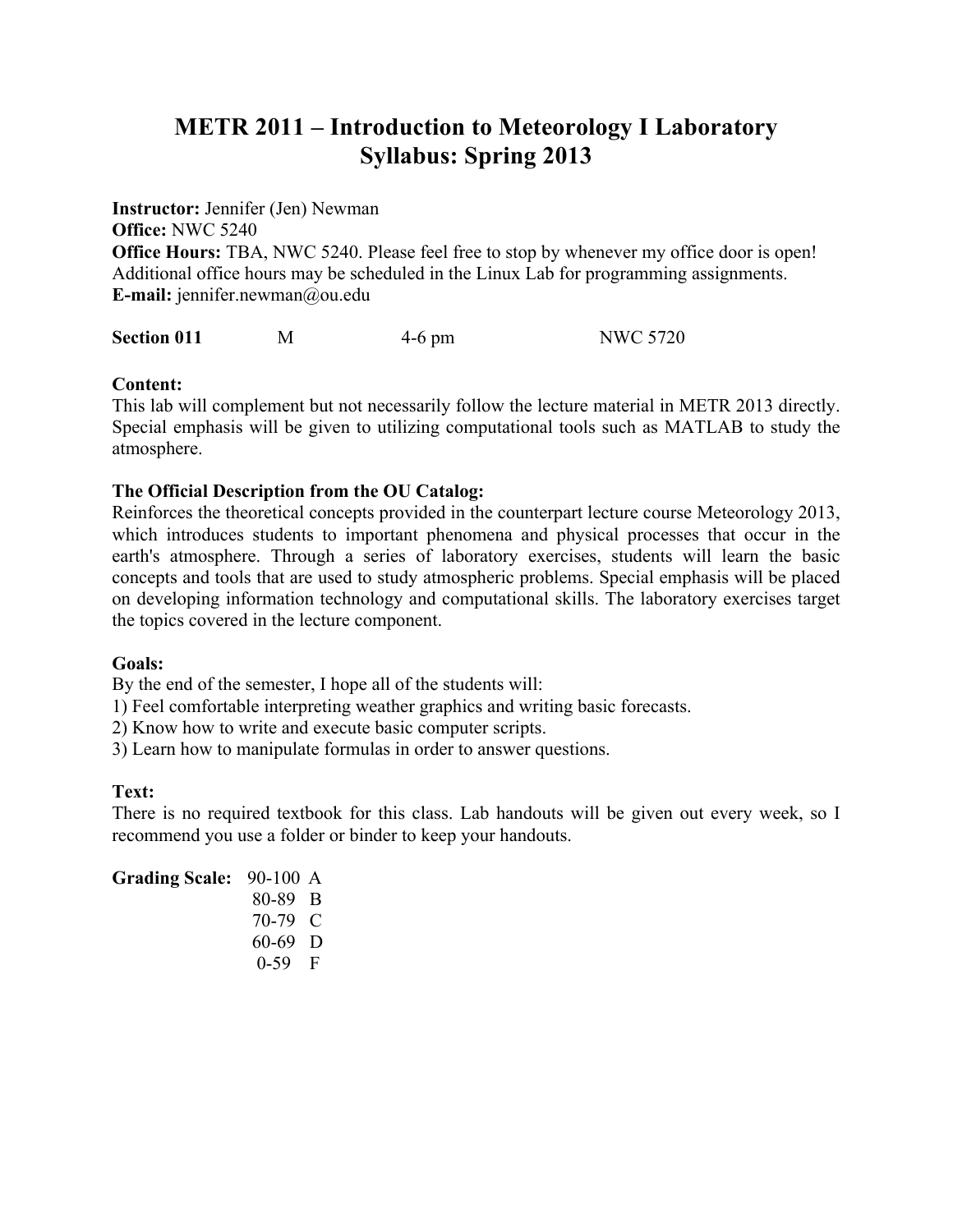## **(Tentative) Class Schedule:**

| Week          | <b>Topic</b>                        | <b>Fun Stuff</b>             |
|---------------|-------------------------------------|------------------------------|
| Week 1: 1/14  | Introductions/Syllabus and          |                              |
|               | Lab 1: Conversions/Units/Dimensions |                              |
| Week 2: 1/21  | NO LAB (MLK Day)                    |                              |
| Week 3: 1/28  | Lab 2: Linux and HTML               | Linux Comics                 |
| Week 4: 2/4   | Lab 3: METAR and Station Plots      | METAR Jeopardy (cooler       |
|               |                                     | than it sounds?)             |
| Week 5: 2/11  | Lab 4: Surface Map Contouring       | Guest speaker from SPC or    |
|               |                                     | <b>NWS</b>                   |
| Week 6: 2/18  | Lab 5: Radiation                    | Global Energy Balance Model  |
| Week 7: 2/25  | Lab 6: Satellite Observations       | <b>Rooftop Observations</b>  |
| Week 8: 3/4   | Lab 7: Radar                        | <b>OU-PRIME Tour</b>         |
| Week 9: 3/11  | Lab 8: Atmospheric Moisture         | <b>Saturation Experiment</b> |
| Week 10: 3/18 | NO LAB (Spring Break)               |                              |
| Week 11: 3/25 | Introduction to MATLAB              | <b>MATLAB!</b>               |
| Week 12: 4/1  | Lab 9: Atmospheric Stability        |                              |
| Week 13:4/8   | Lab 10: Soundings                   | 00Z Radiosonde Launch        |
| Week 14: 4/15 | Lab 11: Surface Measurements        | <b>Outdoor Measurements</b>  |
| Week 15: 4/22 | Lab 12: Severe Weather Parameters   | Guest speaker from SPC       |
| Week 16: 4/29 | Lab 13: Winter Weather              |                              |

| Grading: 13 Lab Assignments | $60\%$ |
|-----------------------------|--------|
| 12 Weekly Quizzes           | 20%    |
| 9–12 Forecast Discussions   | 20%    |

**Lab Assignments:** Lab assignments must be turned at the beginning of the next lab class. The only exceptions will be for extenuating circumstances (i.e. family emergency, hospitalization, etc.) when I am notified at least 24 hours in advance. **Lab assignments turned in late will be deducted 10% for every day past the due date. I will not accept labs that are more than a week late.** 

**Weekly Quizzes/Attendance:** At the start of every lab, there will be a short 10-15 minute quiz covering the previous week's lab topics. If you need to miss a lab for extenuating circumstances, then talk to the lab instructor for making up lab work and quizzes. Unexcused labs will result in a 0% for quizzes.

**Forecast Discussions:** Most weeks, we will complete a brief forecasting exercise after the quiz, unless we have a guest speaker or special event that day. I will give you 15 minutes to look up weather maps and forecasting models on the internet. You will be given a forecasting worksheet to fill out which will guide you through the forecast process. I will help you interpret weather maps and models and will collect the forecasting worksheets at the end of the exercise.